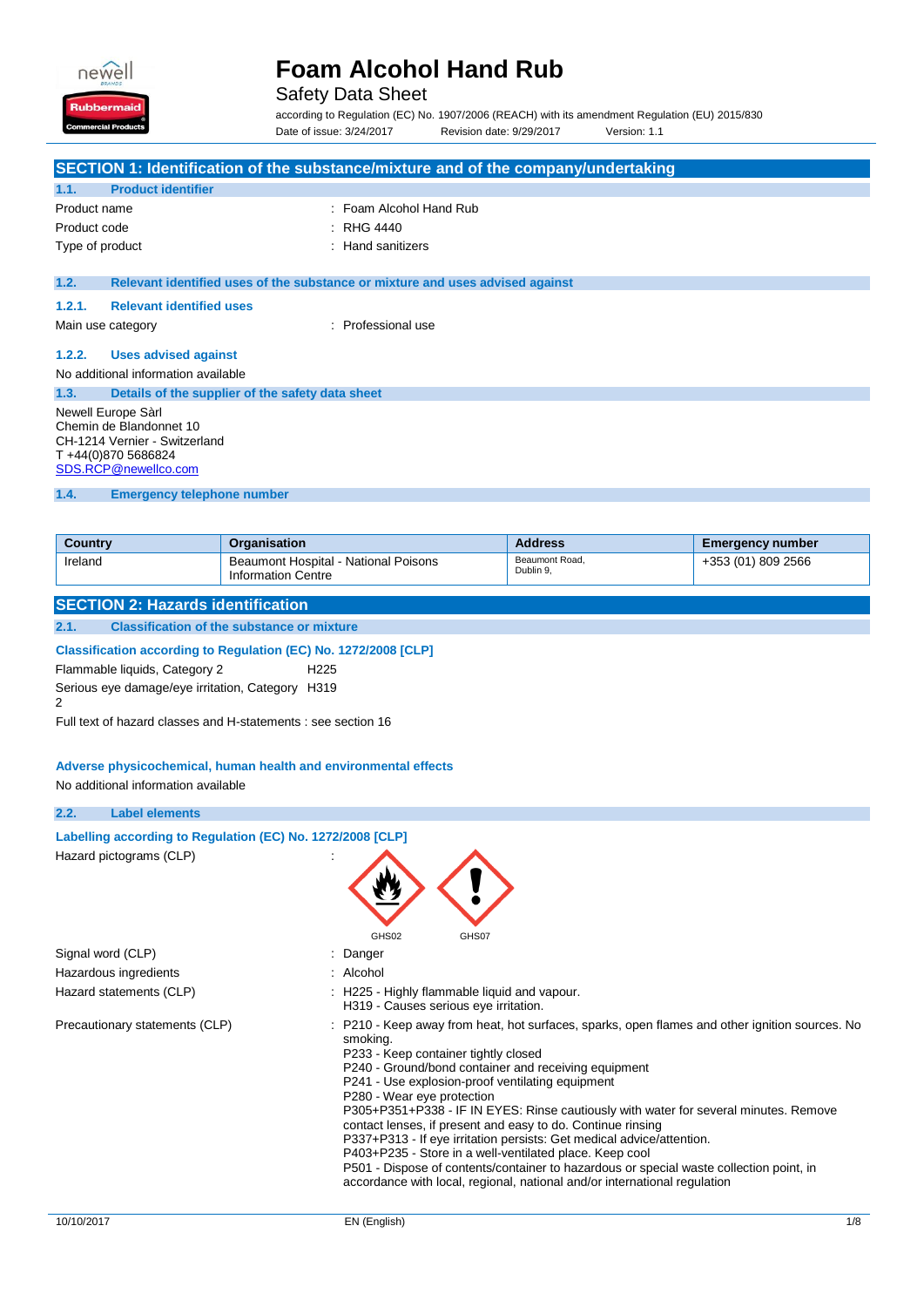# Safety Data Sheet

according to Regulation (EC) No. 1907/2006 (REACH) with its amendment Regulation (EU) 2015/830

### **2.3. Other hazards**

### No additional information available

## **SECTION 3: Composition/information on ingredients**

**3.1. Substances**

Not applicable

#### **3.2. Mixtures**

| <b>Name</b>                           | <b>Product identifier</b>                                                                             | $\frac{9}{6}$                | <b>Classification according to</b><br><b>Regulation (EC) No.</b><br>1272/2008 [CLP] |
|---------------------------------------|-------------------------------------------------------------------------------------------------------|------------------------------|-------------------------------------------------------------------------------------|
| Alcohol                               | (CAS-No.) 64-17-5<br>(EC-No.) 200-578-6<br>(EC Index-No.) 603-002-00-5<br>(REACH-no) 01-2119457610-43 | $60 - 70$                    | Flam. Lig. 2, H225                                                                  |
| <b>ISOPROPYL ALCOHOL</b>              | (CAS-No.) 67-63-0<br>(EC-No.) 200-661-7<br>(EC Index-No.) 603-117-00-0<br>(REACH-no) 01-2119457558-25 | $-10$                        | Flam. Lig. 2, H225<br>Eye Irrit. 2, H319<br>STOT SE 3, H336                         |
| PEG-6 Caprylic/Capric Glycerides      | (CAS-No.) 127281-18-9                                                                                 | $-10$                        | Eye Irrit. 2, H319                                                                  |
| <b>Specific concentration limits:</b> |                                                                                                       |                              |                                                                                     |
| <b>Name</b>                           | <b>Product identifier</b>                                                                             |                              | <b>Specific concentration limits</b>                                                |
| Alcohol                               | (CAS-No.) 64-17-5<br>(EC-No.) 200-578-6                                                               | (C >= 50) Eye Irrit. 2, H319 |                                                                                     |

(EC Index-No.) 603-002-00-5 (REACH-no) 01-2119457610-43

Full text of H-statements: see section 16

| <b>SECTION 4: First aid measures</b>                                |                                                                                                                                                                                   |     |
|---------------------------------------------------------------------|-----------------------------------------------------------------------------------------------------------------------------------------------------------------------------------|-----|
| <b>Description of first aid measures</b><br>4.1.                    |                                                                                                                                                                                   |     |
| First-aid measures general                                          | : Never give anything by mouth to an unconscious person. If you feel unwell, seek medical<br>advice (show the label where possible).                                              |     |
| First-aid measures after inhalation                                 | Assure fresh air breathing. Allow the victim to rest.                                                                                                                             |     |
| First-aid measures after skin contact                               | None under normal use. Rinse skin with water/shower. Remove/Take off immediately all<br>contaminated clothing.                                                                    |     |
| First-aid measures after eye contact                                | Rinse cautiously with water for several minutes. Remove contact lenses, if present and easy to<br>do. Continue rinsing. If eye irritation persists: Get medical advice/attention. |     |
| First-aid measures after ingestion                                  | Get medical advice/attention if you feel unwell. Drink plenty of water. Do NOT induce vomiting.<br>Rinse mouth. Obtain emergency medical attention.                               |     |
| Most important symptoms and effects, both acute and delayed<br>4.2. |                                                                                                                                                                                   |     |
| Symptoms/effects                                                    | Not applicable.                                                                                                                                                                   |     |
| Symptoms/effects after eye contact                                  | Causes serious eye irritation.                                                                                                                                                    |     |
| 4.3.                                                                | Indication of any immediate medical attention and special treatment needed                                                                                                        |     |
| Not applicable.                                                     |                                                                                                                                                                                   |     |
| <b>SECTION 5: Firefighting measures</b>                             |                                                                                                                                                                                   |     |
| <b>Extinguishing media</b><br>5.1.                                  |                                                                                                                                                                                   |     |
| Suitable extinguishing media                                        | Carbon dioxide. Dry powder. Foam. Sand. Water spray.                                                                                                                              |     |
| Unsuitable extinguishing media                                      | Do not use a heavy water stream.                                                                                                                                                  |     |
| 5.2.<br>Special hazards arising from the substance or mixture       |                                                                                                                                                                                   |     |
| Fire hazard                                                         | Highly flammable liquid and vapour.                                                                                                                                               |     |
| <b>Explosion hazard</b>                                             | May form flammable/explosive vapour-air mixture.                                                                                                                                  |     |
| Hazardous decomposition products in case of<br>fire                 | Not applicable.                                                                                                                                                                   |     |
| 5.3.<br><b>Advice for firefighters</b>                              |                                                                                                                                                                                   |     |
| Firefighting instructions                                           | Use water spray or fog for cooling exposed containers. Exercise caution when fighting any<br>chemical fire. Prevent fire fighting water from entering the environment.            |     |
| Protection during firefighting                                      | Do not enter fire area without proper protective equipment, including respiratory protection.                                                                                     |     |
| Other information                                                   | Not applicable.                                                                                                                                                                   |     |
| 10/10/2017                                                          | EN (English)                                                                                                                                                                      | 2/8 |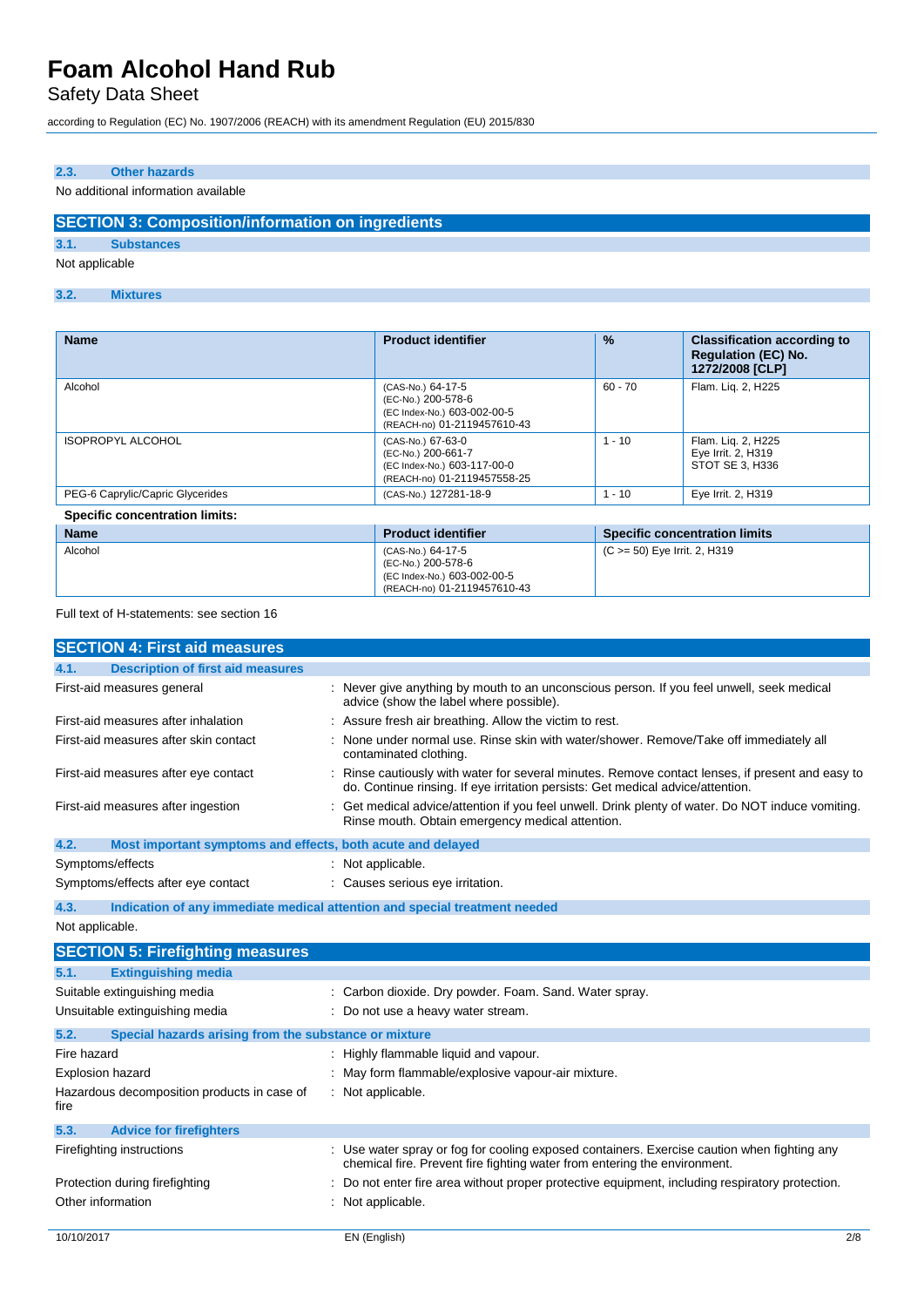Safety Data Sheet

according to Regulation (EC) No. 1907/2006 (REACH) with its amendment Regulation (EU) 2015/830

|                   | <b>SECTION 6: Accidental release measures</b>                       |                                                                                                                                                                                                                                                                               |
|-------------------|---------------------------------------------------------------------|-------------------------------------------------------------------------------------------------------------------------------------------------------------------------------------------------------------------------------------------------------------------------------|
| 6.1.              | Personal precautions, protective equipment and emergency procedures |                                                                                                                                                                                                                                                                               |
|                   | General measures                                                    | Take up liquid spill into absorbent material. Remove ignition sources. Use special care to avoid<br>static electric charges. No open flames. No smoking.                                                                                                                      |
| 6.1.1.            | For non-emergency personnel                                         |                                                                                                                                                                                                                                                                               |
|                   | <b>Emergency procedures</b>                                         | : Evacuate unnecessary personnel.                                                                                                                                                                                                                                             |
| 6.1.2.            | For emergency responders                                            |                                                                                                                                                                                                                                                                               |
|                   | Protective equipment                                                | Equip cleanup crew with proper protection.                                                                                                                                                                                                                                    |
|                   | <b>Emergency procedures</b>                                         | Ventilate area.                                                                                                                                                                                                                                                               |
| 6.2.              | <b>Environmental precautions</b>                                    |                                                                                                                                                                                                                                                                               |
|                   |                                                                     | Prevent entry to sewers and public waters. Notify authorities if liquid enters sewers or public waters.                                                                                                                                                                       |
| 6.3.              | Methods and material for containment and cleaning up                |                                                                                                                                                                                                                                                                               |
|                   | Methods for cleaning up                                             | : Take up liquid spill into absorbent material. Soak up spills with inert solids, such as clay or<br>diatomaceous earth as soon as possible. Collect spillage. Store away from other materials.                                                                               |
| Other information |                                                                     | Can be slippery on hard, smooth walking area.                                                                                                                                                                                                                                 |
| 6.4.              | <b>Reference to other sections</b>                                  |                                                                                                                                                                                                                                                                               |
|                   |                                                                     | For further information refer to section 13. See Heading 8. Exposure controls and personal protection.                                                                                                                                                                        |
|                   | <b>SECTION 7: Handling and storage</b>                              |                                                                                                                                                                                                                                                                               |
| 7.1.              | <b>Precautions for safe handling</b>                                |                                                                                                                                                                                                                                                                               |
|                   | Additional hazards when processed                                   | : Handle empty containers with care because residual vapours are flammable.                                                                                                                                                                                                   |
|                   | Precautions for safe handling                                       | Not applicable. Wash hands and other exposed areas with mild soap and water before eating,<br>drinking or smoking and when leaving work. Provide good ventilation in process area to prevent<br>formation of vapour. No open flames. No smoking. Use only non-sparking tools. |
|                   | Hygiene measures                                                    | None under normal use. Wash hands, forearms and face thoroughly after handling.                                                                                                                                                                                               |
| 7.2.              | Conditions for safe storage, including any incompatibilities        |                                                                                                                                                                                                                                                                               |
|                   | <b>Technical measures</b>                                           | Comply with applicable regulations. Proper grounding procedures to avoid static electricity<br>should be followed. Ground/bond container and receiving equipment. Use explosion-proof<br>electrical/ventilating/lighting equipment.                                           |
|                   | Storage conditions                                                  | Keep only in original container. Keep cool. Keep only in the original container in a cool, well<br>ventilated place away from : Keep in fireproof place. Keep container tightly closed.                                                                                       |
|                   | Incompatible products                                               | Strong bases. Strong acids.                                                                                                                                                                                                                                                   |
|                   | Incompatible materials                                              | Sources of ignition. Direct sunlight. Heat sources.                                                                                                                                                                                                                           |
| 7.3.              | Specific end use(s)                                                 |                                                                                                                                                                                                                                                                               |
| Not applicable.   |                                                                     |                                                                                                                                                                                                                                                                               |

## **SECTION 8: Exposure controls/personal protection**

## **8.1. Control parameters**

| ISOPROPYL ALCOHOL (67-63-0) |                         |                   |  |  |
|-----------------------------|-------------------------|-------------------|--|--|
| Ireland                     | Local name              | Isopropyl alcohol |  |  |
| Ireland                     | OEL (8 hours ref) (ppm) | $200$ ppm         |  |  |
| Ireland                     | OEL (15 min ref) (ppm)  | $400$ ppm         |  |  |
| Ireland                     | <b>Sk</b><br>Notes (IE) |                   |  |  |
| Alcohol (64-17-5)           |                         |                   |  |  |
| Ireland                     | Local name              | Ethanol           |  |  |
| Ireland                     | OEL (15 min ref) (ppm)  | 1000 ppm          |  |  |

Additional information **information** : Not applicable.

**8.2. Exposure controls**

**Personal protective equipment:**

Avoid all unnecessary exposure.

### **Hand protection:**

Wear protective gloves

#### **Eye protection:**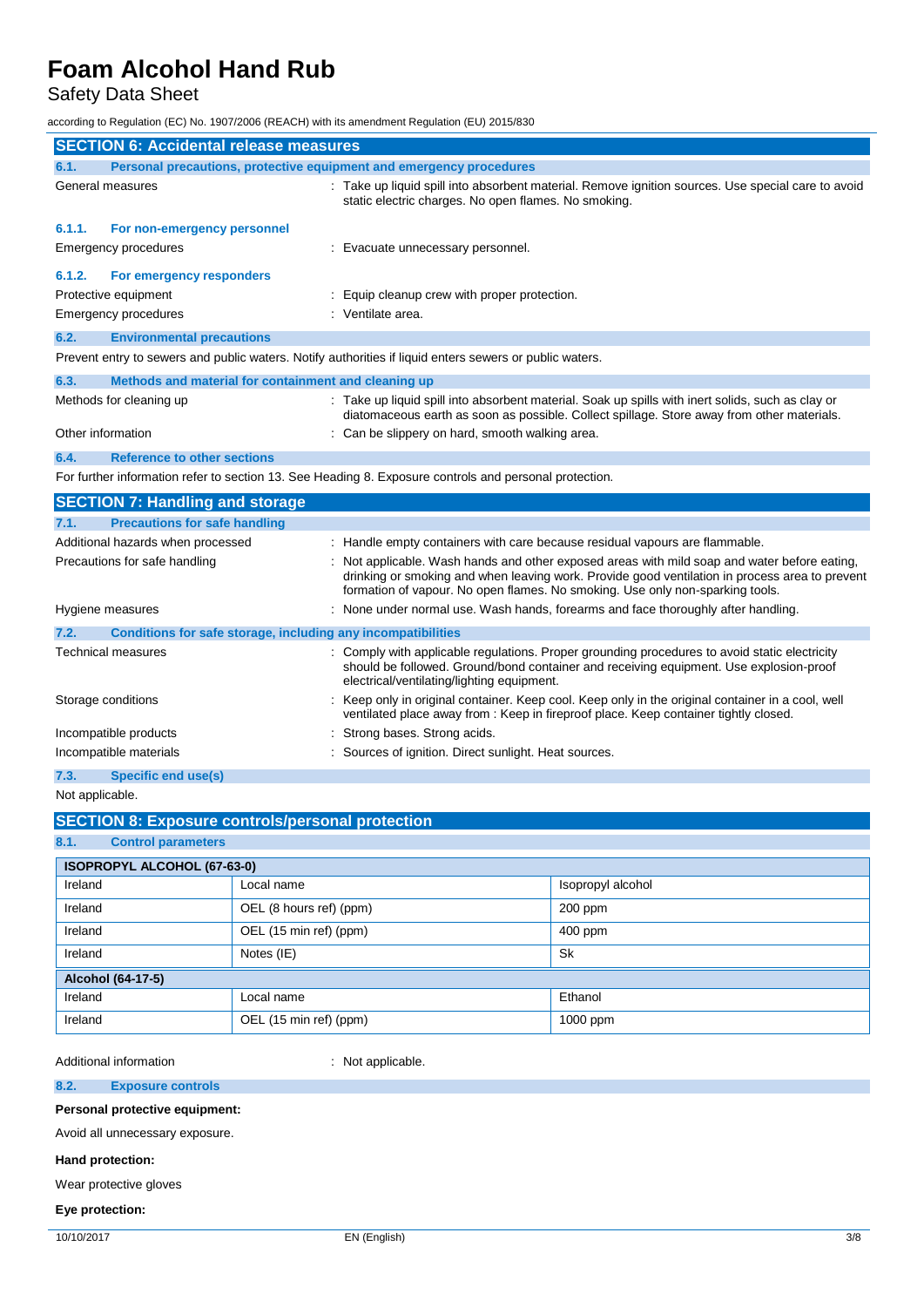# Safety Data Sheet

according to Regulation (EC) No. 1907/2006 (REACH) with its amendment Regulation (EU) 2015/830

None under normal use. Chemical goggles or safety glasses

### **Respiratory protection:**

None under normal use. Wear appropriate mask

#### **Other information:**

Do not eat, drink or smoke during use.

## **SECTION 9: Physical and chemical properties**

| Information on basic physical and chemical properties<br>9.1. |                                     |
|---------------------------------------------------------------|-------------------------------------|
| Physical state                                                | Liquid                              |
| Appearance                                                    | Transparent.                        |
| Colour                                                        | clear.                              |
| Odour                                                         | odourless.                          |
| Odour threshold                                               | No data available                   |
| рH                                                            | $5.5 - 6.5$                         |
| Relative evaporation rate (butylacetate=1)                    | No data available                   |
| Melting point                                                 | No data available                   |
| Freezing point                                                | No data available                   |
| Boiling point                                                 | >78 °C                              |
| Flash point                                                   | 22 °C                               |
| Auto-ignition temperature                                     | No data available                   |
| Decomposition temperature                                     | No data available                   |
| Flammability (solid, gas)                                     | Highly flammable liquid and vapour. |
| Vapour pressure                                               | No data available                   |
| Relative vapour density at 20 °C                              | No data available                   |
| Relative density                                              | $0.87 - 0.876$                      |
| Solubility                                                    | No data available                   |
| Log Pow                                                       | No data available                   |
| Viscosity, kinematic                                          | 10 - 12 seconds (DIN 53211)         |
| Viscosity, dynamic                                            | No data available                   |
| Explosive properties                                          | No data available                   |
| Oxidising properties                                          | No data available                   |
| Explosive limits                                              | No data available                   |

#### **9.2. Other information**

No additional information available

|                                                                                     | <b>SECTION 10: Stability and reactivity</b>                                      |                                                                                                      |  |
|-------------------------------------------------------------------------------------|----------------------------------------------------------------------------------|------------------------------------------------------------------------------------------------------|--|
| 10.1.                                                                               | <b>Reactivity</b>                                                                |                                                                                                      |  |
| Not applicable.                                                                     |                                                                                  |                                                                                                      |  |
| 10.2.                                                                               | <b>Chemical stability</b>                                                        |                                                                                                      |  |
|                                                                                     |                                                                                  | Not applicable. Highly flammable liquid and vapour. May form flammable/explosive vapour-air mixture. |  |
| 10.3.                                                                               | <b>Possibility of hazardous reactions</b>                                        |                                                                                                      |  |
|                                                                                     | Not applicable. Not established.                                                 |                                                                                                      |  |
| 10.4.                                                                               | <b>Conditions to avoid</b>                                                       |                                                                                                      |  |
|                                                                                     | Not applicable. Direct sunlight. Extremely high or low temperatures. Open flame. |                                                                                                      |  |
| 10.5.                                                                               | <b>Incompatible materials</b>                                                    |                                                                                                      |  |
|                                                                                     | Not applicable. Strong acids. Strong bases.                                      |                                                                                                      |  |
| 10.6.                                                                               | <b>Hazardous decomposition products</b>                                          |                                                                                                      |  |
| Not applicable. fume. Carbon monoxide. Carbon dioxide. May release flammable gases. |                                                                                  |                                                                                                      |  |
| <b>SECTION 11: Toxicological information</b>                                        |                                                                                  |                                                                                                      |  |
| 11.1.                                                                               | Information on toxicological effects                                             |                                                                                                      |  |
|                                                                                     | Acute toxicity (oral)                                                            | : Not classified                                                                                     |  |
|                                                                                     | Acute toxicity (dermal)                                                          | Not classified                                                                                       |  |
|                                                                                     | Acute toxicity (inhalation)                                                      | : Not classified                                                                                     |  |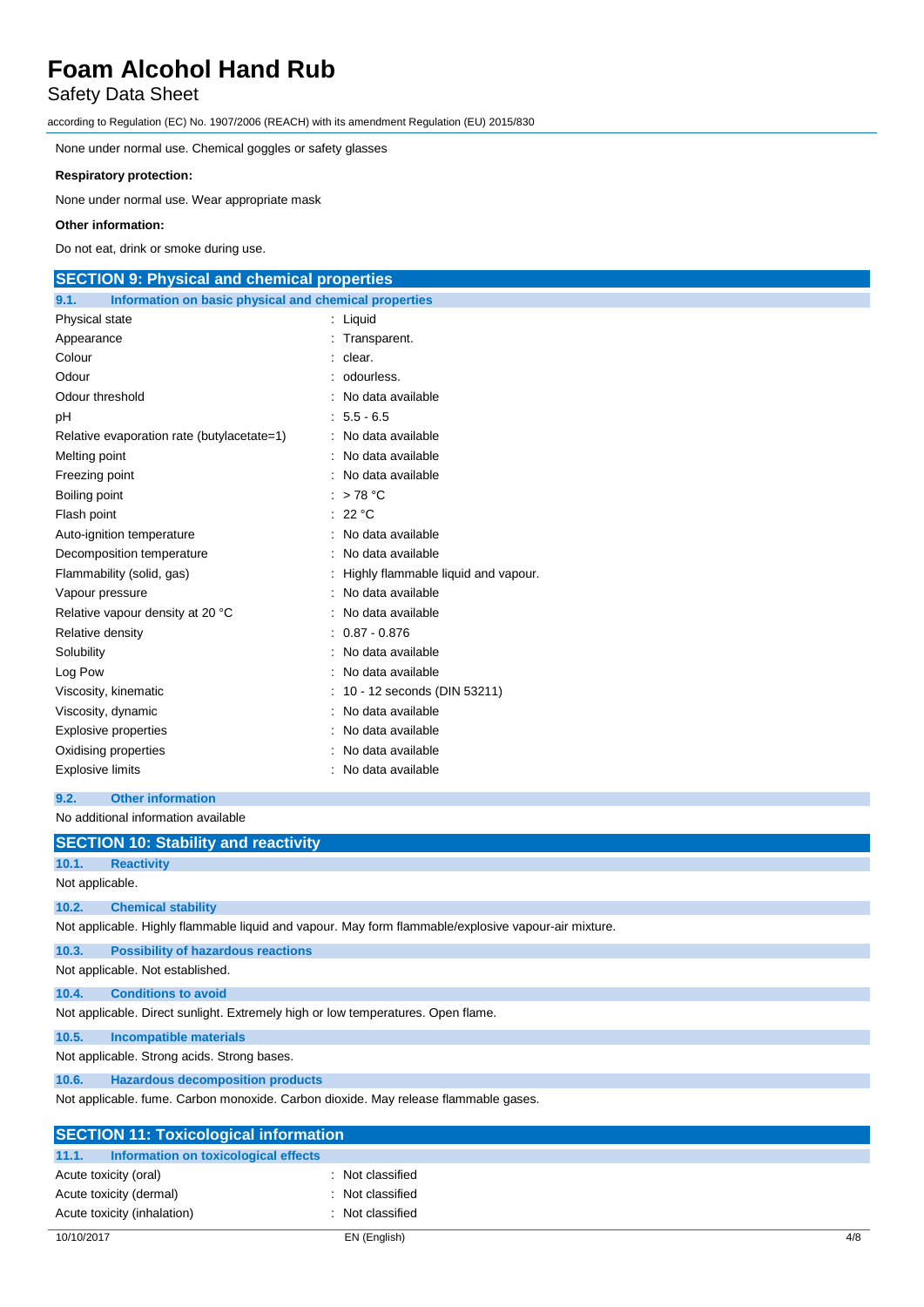## Safety Data Sheet

according to Regulation (EC) No. 1907/2006 (REACH) with its amendment Regulation (EU) 2015/830

| ISOPROPYL ALCOHOL (67-63-0)                            |                                                                     |
|--------------------------------------------------------|---------------------------------------------------------------------|
| LD50 oral rat                                          | 2000 mg/kg                                                          |
| LD50 oral                                              | 4396 mg/kg bodyweight                                               |
| LD50 dermal rat                                        | 2000 mg/kg                                                          |
| LD50 dermal                                            | 12800 mg/kg bodyweight                                              |
| LC50 inhalation rat (Dust/Mist - mg/l/4h)              | 46600 mg/l                                                          |
| Alcohol (64-17-5)                                      |                                                                     |
| LD50 oral rat                                          | 7060 mg/kg                                                          |
| LD50 oral                                              | 10470 mg/kg bodyweight                                              |
| LD50 dermal rabbit                                     | > 16000 mg/kg                                                       |
| LD50 dermal                                            | 15800 mg/kg bodyweight                                              |
| LC50 inhalation rat (mg/l)                             | > 20 mg/l/4h                                                        |
| LC50 inhalation rat (Dust/Mist - mg/l/4h)              | > 99999 mg/l                                                        |
| Skin corrosion/irritation                              | : Not classified                                                    |
|                                                        | pH: 5.5 - 6.5                                                       |
| Additional information                                 | Based on available data, the classification criteria are not met    |
| Serious eye damage/irritation                          | Causes serious eye irritation.                                      |
|                                                        | pH: 5.5 - 6.5                                                       |
| Respiratory or skin sensitisation                      | Not classified                                                      |
| Additional information                                 | Based on available data, the classification criteria are not met    |
| Germ cell mutagenicity                                 | Not classified                                                      |
| Additional information                                 | Based on available data, the classification criteria are not met    |
| Carcinogenicity                                        | Not classified                                                      |
| Additional information                                 | Based on available data, the classification criteria are not met    |
| Reproductive toxicity                                  | Not classified                                                      |
| Additional information                                 | Based on available data, the classification criteria are not met    |
| STOT-single exposure                                   | : Not classified                                                    |
| Additional information                                 | Based on available data, the classification criteria are not met    |
| STOT-repeated exposure                                 | Not classified                                                      |
| Additional information                                 | Based on available data, the classification criteria are not met    |
| Aspiration hazard                                      | Not classified                                                      |
| Additional information                                 | Based on available data, the classification criteria are not met    |
| Potential adverse human health effects and<br>symptoms | : Based on available data, the classification criteria are not met. |

| <b>SECTION 12: Ecological information</b>     |                                                                                                                          |
|-----------------------------------------------|--------------------------------------------------------------------------------------------------------------------------|
| 12.1.<br><b>Toxicity</b>                      |                                                                                                                          |
| Ecology - general                             | The product is not considered harmful to aquatic organisms nor to cause long-term adverse<br>effects in the environment. |
| Acute aquatic toxicity                        | Not classified                                                                                                           |
| Chronic aquatic toxicity                      | Not classified                                                                                                           |
| ISOPROPYL ALCOHOL (67-63-0)                   |                                                                                                                          |
| LC50 fish 1                                   | $100$ mg/l                                                                                                               |
| EC50 Daphnia 1                                | 100 mg/l                                                                                                                 |
| EC50 other aquatic organisms 1                | 13299 mg/l waterflea                                                                                                     |
| EC50 other aquatic organisms 2                | $> 1000$ mg/l                                                                                                            |
| Alcohol (64-17-5)                             |                                                                                                                          |
| LC50 fish 1                                   | 13000 mg/l                                                                                                               |
| EC50 Daphnia 1                                | 9300 mg/l                                                                                                                |
| EC50 other aquatic organisms 1                | 5012 mg/l waterflea                                                                                                      |
| EC50 other aquatic organisms 2                | 275 mg/l                                                                                                                 |
|                                               |                                                                                                                          |
| 12.2.<br><b>Persistence and degradability</b> |                                                                                                                          |
| <b>Foam Alcohol Hand Rub</b>                  |                                                                                                                          |
| Persistence and degradability                 | Not applicable. Not established.                                                                                         |

| 10/10/2017 |  |
|------------|--|
|------------|--|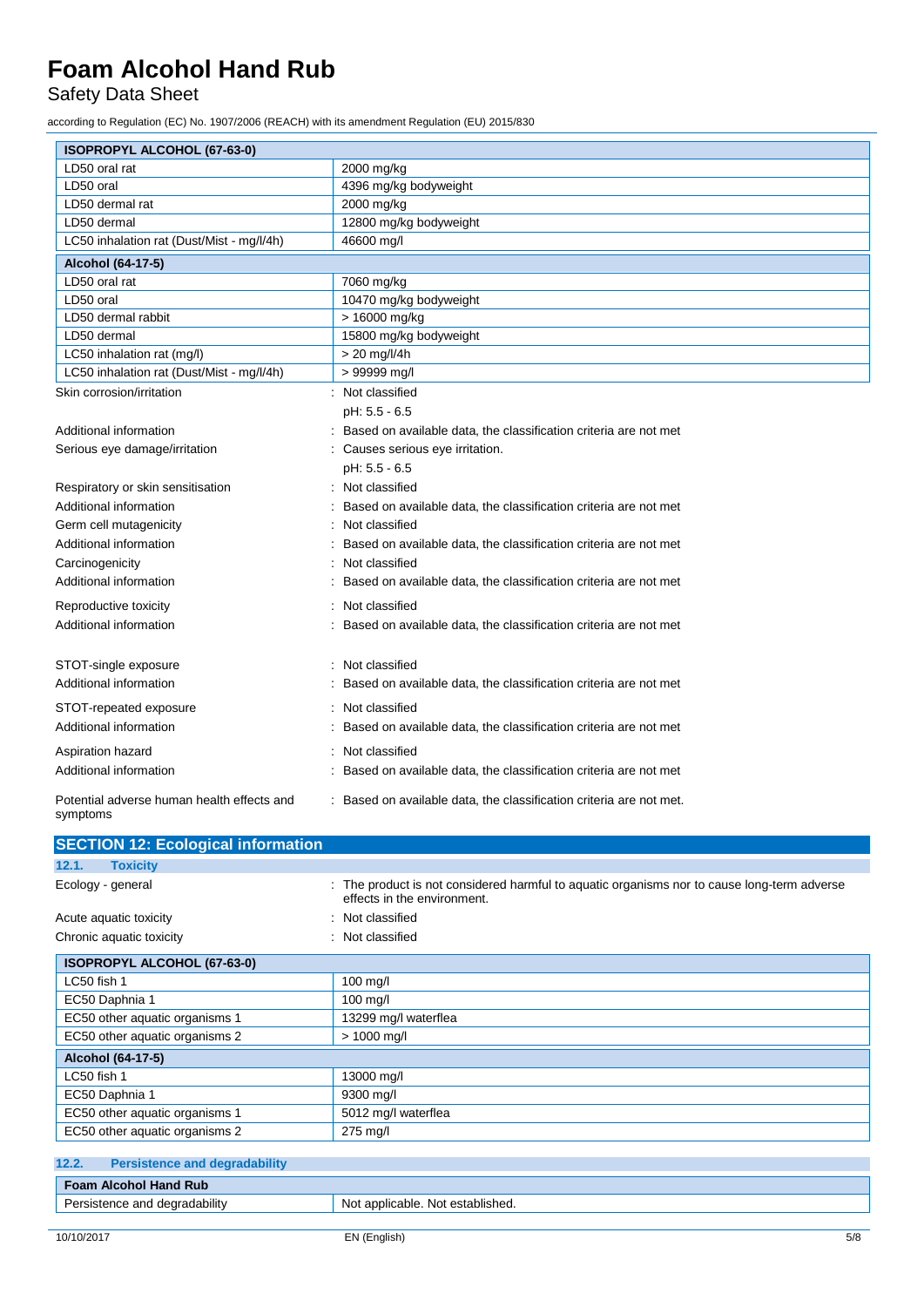## Safety Data Sheet

according to Regulation (EC) No. 1907/2006 (REACH) with its amendment Regulation (EU) 2015/830

| Alcohol (64-17-5)                                  |                                                                                                                                                                                                                                                                                                                    |  |
|----------------------------------------------------|--------------------------------------------------------------------------------------------------------------------------------------------------------------------------------------------------------------------------------------------------------------------------------------------------------------------|--|
| Persistence and degradability                      | Not established.                                                                                                                                                                                                                                                                                                   |  |
| <b>Bioaccumulative potential</b><br>12.3.          |                                                                                                                                                                                                                                                                                                                    |  |
| <b>Foam Alcohol Hand Rub</b>                       |                                                                                                                                                                                                                                                                                                                    |  |
| Bioaccumulative potential                          | Not applicable. Not established.                                                                                                                                                                                                                                                                                   |  |
| <b>ISOPROPYL ALCOHOL (67-63-0)</b>                 |                                                                                                                                                                                                                                                                                                                    |  |
| Log Pow                                            | 0.05                                                                                                                                                                                                                                                                                                               |  |
| Alcohol (64-17-5)                                  |                                                                                                                                                                                                                                                                                                                    |  |
| Log Pow                                            | $-0.32$                                                                                                                                                                                                                                                                                                            |  |
| Bioaccumulative potential                          | Not established.                                                                                                                                                                                                                                                                                                   |  |
| 12.4.<br><b>Mobility in soil</b>                   |                                                                                                                                                                                                                                                                                                                    |  |
| <b>Foam Alcohol Hand Rub</b>                       |                                                                                                                                                                                                                                                                                                                    |  |
| Ecology - soil                                     | Not applicable.                                                                                                                                                                                                                                                                                                    |  |
| <b>Results of PBT and vPvB assessment</b><br>12.5. |                                                                                                                                                                                                                                                                                                                    |  |
| No additional information available                |                                                                                                                                                                                                                                                                                                                    |  |
| Other adverse effects<br>12.6.                     |                                                                                                                                                                                                                                                                                                                    |  |
| Other adverse effects                              | : Not applicable.                                                                                                                                                                                                                                                                                                  |  |
| Additional information                             | Avoid release to the environment                                                                                                                                                                                                                                                                                   |  |
| <b>SECTION 13: Disposal considerations</b>         |                                                                                                                                                                                                                                                                                                                    |  |
| 13.1.<br><b>Waste treatment methods</b>            |                                                                                                                                                                                                                                                                                                                    |  |
| Product/Packaging disposal recommendations         | Refer to manufacturer/supplier for information on recovery/recycling. Dispose in a safe manner<br>in accordance with local/national regulations. Dispose of contents/container to hazardous or<br>special waste collection point, in accordance with local, regional, national and/or international<br>regulation. |  |
| Additional information                             | Handle empty containers with care because residual vapours are flammable.                                                                                                                                                                                                                                          |  |
| Ecology - waste materials                          | Avoid release to the environment.                                                                                                                                                                                                                                                                                  |  |

## **SECTION 14: Transport information**

In accordance with ADR / RID / IMDG / IATA / ADN

| <b>ADR</b>                                                                      | <b>IMDG</b>                                                             | <b>IATA</b>                           | <b>ADN</b>                                                              | <b>RID</b>                                                              |  |
|---------------------------------------------------------------------------------|-------------------------------------------------------------------------|---------------------------------------|-------------------------------------------------------------------------|-------------------------------------------------------------------------|--|
| 14.1.<br><b>UN number</b>                                                       |                                                                         |                                       |                                                                         |                                                                         |  |
| 1170                                                                            | 1170                                                                    | 1170                                  | 1170                                                                    | 1170                                                                    |  |
| 14.2.<br><b>UN proper shipping name</b>                                         |                                                                         |                                       |                                                                         |                                                                         |  |
| <b>ETHANOL SOLUTION</b><br>(ETHYL ALCOHOL<br>SOLUTION)                          | <b>ETHANOL SOLUTION</b><br>(ETHYL ALCOHOL<br>SOLUTION)                  | <b>Ethanol solution</b>               | ETHANOL SOLUTION<br>(ETHYL ALCOHOL<br>SOLUTION)                         | ETHANOL SOLUTION<br>(ETHYL ALCOHOL<br>SOLUTION)                         |  |
| <b>Transport document description</b>                                           |                                                                         |                                       |                                                                         |                                                                         |  |
| UN 1170 ETHANOL<br><b>SOLUTION (ETHYL</b><br>ALCOHOL SOLUTION), 3,<br>II, (D/E) | UN 1170 ETHANOL<br><b>SOLUTION (ETHYL</b><br>ALCOHOL SOLUTION), 3,<br>Ш | UN 1170 Ethanol solution.<br>$3,$ II  | UN 1170 ETHANOL<br><b>SOLUTION (ETHYL</b><br>ALCOHOL SOLUTION), 3,<br>Ш | UN 1170 ETHANOL<br><b>SOLUTION (ETHYL</b><br>ALCOHOL SOLUTION), 3,<br>Ш |  |
| 14.3.<br><b>Transport hazard class(es)</b>                                      |                                                                         |                                       |                                                                         |                                                                         |  |
| 3                                                                               | 3                                                                       | 3                                     | 3                                                                       | 3                                                                       |  |
|                                                                                 |                                                                         |                                       |                                                                         | W                                                                       |  |
| 14.4.<br><b>Packing group</b>                                                   |                                                                         |                                       |                                                                         |                                                                         |  |
| Ш                                                                               | $\mathbf{H}$                                                            | Ш                                     | Ш                                                                       | Ш                                                                       |  |
| <b>Environmental hazards</b><br>14.5.                                           |                                                                         |                                       |                                                                         |                                                                         |  |
| Dangerous for the<br>environment: No                                            | Dangerous for the<br>environment : No<br>Marine pollutant : No          | Dangerous for the<br>environment : No | Dangerous for the<br>environment : No                                   | Dangerous for the<br>environment: No                                    |  |
| No supplementary information available                                          |                                                                         |                                       |                                                                         |                                                                         |  |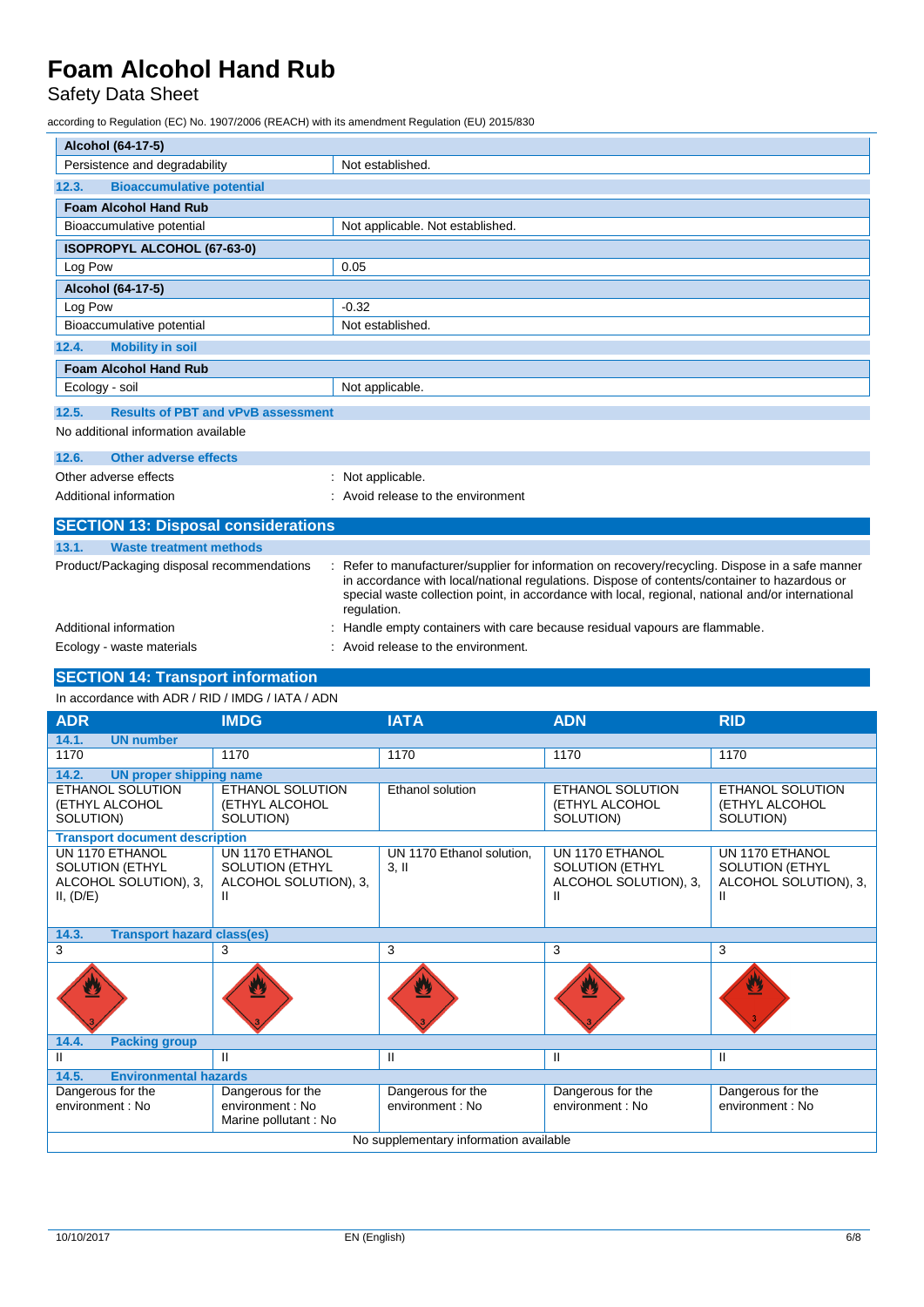Safety Data Sheet

according to Regulation (EC) No. 1907/2006 (REACH) with its amendment Regulation (EU) 2015/830

## **14.6. Special precautions for user**

|  |  |  |  | - Overland transport |
|--|--|--|--|----------------------|
|--|--|--|--|----------------------|

| Classification code (ADR)                                    | $\therefore$ F1                                                                                                         |
|--------------------------------------------------------------|-------------------------------------------------------------------------------------------------------------------------|
| Special provisions (ADR)                                     | : 144, 601                                                                                                              |
| Limited quantities (ADR)                                     | $\therefore$ 11                                                                                                         |
| Excepted quantities (ADR)                                    | $\therefore$ E2                                                                                                         |
| Packing instructions (ADR)                                   | : P001, IBC02, R001                                                                                                     |
| Mixed packing provisions (ADR)                               | : MP19                                                                                                                  |
| Portable tank and bulk container instructions<br>(ADR)       | : T4                                                                                                                    |
| Portable tank and bulk container special<br>provisions (ADR) | $:$ TP1                                                                                                                 |
| Tank code (ADR)                                              | : LGBF                                                                                                                  |
| Vehicle for tank carriage                                    | : FL                                                                                                                    |
| Transport category (ADR)                                     | $\therefore$ 2                                                                                                          |
| Special provisions for carriage - Operation<br>(ADR)         | : S2, S20                                                                                                               |
| Hazard identification number (Kemler No.)                    | $\therefore$ 33                                                                                                         |
| Orange plates                                                | 33<br>1170                                                                                                              |
| Tunnel restriction code (ADR)                                | $\therefore$ D/E                                                                                                        |
| - Transport by sea                                           |                                                                                                                         |
| Special provisions (IMDG)                                    | : 144                                                                                                                   |
| Limited quantities (IMDG)                                    | : 1 L                                                                                                                   |
| Excepted quantities (IMDG)                                   | : E2                                                                                                                    |
| Packing instructions (IMDG)                                  | : P001                                                                                                                  |
| IBC packing instructions (IMDG)                              | : IBC02                                                                                                                 |
| Tank instructions (IMDG)                                     | : T4                                                                                                                    |
| Tank special provisions (IMDG)                               | $:$ TP1                                                                                                                 |
| EmS-No. (Fire)                                               | $\therefore$ F-E                                                                                                        |
| EmS-No. (Spillage)                                           | $: S-D$                                                                                                                 |
| Stowage category (IMDG)                                      | : A                                                                                                                     |
| Properties and observations (IMDG)                           | : Colourless, volatile liquids.Pure ETHANOL: flashpoint 13°C c.c. Explosive limits: 3.3% to 19%<br>Miscible with water. |
| - Air transport                                              |                                                                                                                         |
| PCA Excepted quantities (IATA)                               | E2                                                                                                                      |
| PCA Limited quantities (IATA)                                | : Y341                                                                                                                  |
| PCA limited quantity max net quantity (IATA)                 | $\therefore$ 1L                                                                                                         |
| PCA packing instructions (IATA)                              | : 353                                                                                                                   |
| PCA max net quantity (IATA)                                  | : 5L                                                                                                                    |
| CAO packing instructions (IATA)                              | : 364                                                                                                                   |
| CAO max net quantity (IATA)                                  | : 60L                                                                                                                   |
| Special provisions (IATA)                                    | : A3, A58, A180                                                                                                         |
| ERG code (IATA)                                              | 3L                                                                                                                      |
| - Inland waterway transport                                  |                                                                                                                         |
| Classification code (ADN)                                    | $\therefore$ F1                                                                                                         |
| Special provisions (ADN)                                     | : 144, 601                                                                                                              |
| Limited quantities (ADN)                                     | : 1L                                                                                                                    |
| Excepted quantities (ADN)                                    | $\therefore$ E2                                                                                                         |
| Carriage permitted (ADN)                                     | $\cdot$ T                                                                                                               |

Equipment required (ADN) : PP, EX, A Ventilation (ADN) : VE01 Number of blue cones/lights (ADN) : 1